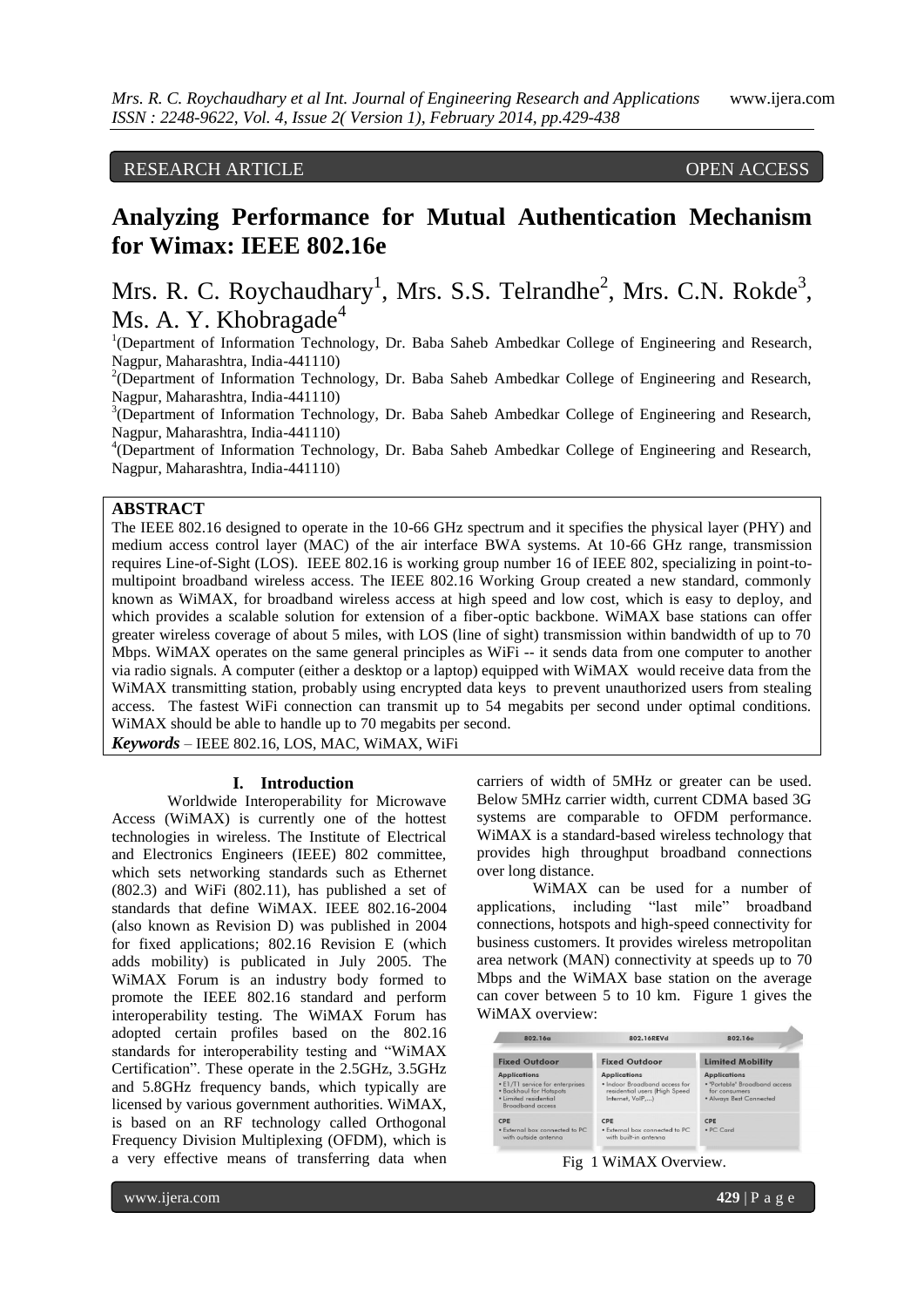The WiMAX technology, based on the IEEE 802.16-2004 Air Interface Standard is rapidly proving itself as a technology that will play a key role in fixed broadband wireless metropolitan area networks. The first certification lab, established at Cetecom Labs in Malaga, Spain is fully operational and more than 150 WiMAX trials are underway in Europe, Asia, Africa and North and South America. Unquestionably, Fixed WiMAX, based on the IEEE 802.16-2004 Air Interface Standard, has proven to be a cost effective fixed wireless alternative to cable and DSL services. In December, 2005 the IEEE ratified the 802.16e amendment to the 802.16 standard. This amendment adds the features and attributes to the standard that is necessary to support mobility. The WiMAX Forum is now defining system performance and certification profiles based on the IEEE 802.16e Mobile Amendment and, going beyond the air interface, the WiMAX Forum is defining the network architecture necessary for implementing an end-toend Mobile WiMAX2 network. Release-1 system profiles were completed in early 2006.

Mobile WiMAX is a broadband wireless solution that enables convergence of mobile and fixed broadband networks through a common wide area broadband radio access technology and flexible network architecture. The Mobile WiMAX Air Interface adopts Orthogonal Frequency Division Multiple Access (OFDMA) for improved multi-path performance in non-line-of-sight environments. Scalable OFDMA (SOFDMA) is introduced in the IEEE 802.16e Amendment to support scalable channel bandwidths from 1.25 to 20 MHz The Mobile Technical Group (MTG) in the WiMAX Forum is developing the Mobile WiMAX system profiles that will define the mandatory and optional features of the IEEE standard that are necessary to build a Mobile WiMAX compliant air interface that can be certified by the WiMAX Forum. The Mobile WiMAX System Profile enables mobile systems to be configured based on a common base feature set thus ensuring baseline functionality for terminals and base stations that are fully interoperable. Some elements of the base station profiles are specified as optional to provide additional flexibility for deployment based on specific deployment scenarios that may require different configurations that are either capacity-optimized or coverage-optimized. Release-1 Mobile WiMAX profiles will cover 5, 7, 8.75, and 10 MHz channel bandwidths for licensed worldwide spectrum allocations in the 2.3 GHz, 2.5 GHz, and 3.5 GHz frequency bands.

Mobile WiMAX systems offer scalability in both radio access technology and network architecture, thus providing a great deal of flexibility in network deployment options and service offerings.

Some of the salient features supported by Mobile WiMAX are:

1. **High Data Rates.** The inclusion of MIMO (Multiple Input Multiple Output) antenna techniques along with flexible sub-channelization schemes, Advanced Coding and Modulation all enable the Mobile WiMAX technology to support peak DL data rates up to 63 Mbps per sector and peak UL data rates up to 28 Mbps per sector in a 10 MHz channel.

2. **Quality of Service (QoS).** The fundamental premise of the IEEE 802.16 MAC architecture is QoS. It defines Service Flows which can map to Diff Serv code points that enable end-to-end IP based QoS. Additionally, sub channelization schemes provide a flexible mechanism for optimal scheduling of space, frequency and time resources over the air interface on a frame-by-frame basis.

3. **Scalability***.* Despite an increasingly globalized economy, spectrum resources for wireless broadband worldwide are still quite disparate in its allocations. Mobile WiMAX technology therefore, is designed to be able to scale to work in different channelizations from 1.25 to 20 MHz to comply with varied worldwide requirements as efforts proceed to achieve spectrum harmonization in the longer term. This also allows diverse economies to realize the multi-faceted benefits of the Mobile WiMAX technology for their specific geographic needs such as providing affordable internet access in rural settings versus enhancing the capacity of mobile broadband access in metro and suburban areas.

4. **Security.** Support for a diverse set of user credentials exists including; SIM/USIM cards, Smart Cards, Digital Certificates, and Username/Password schemes.

5. **Mobility.** Mobile WiMAX supports optimized handover schemes with latencies less than 50 milliseconds to ensure real-time applications such as VoIP perform without service degradation. Flexible key management schemes assure that security is maintained during handover.

The IEEE802.16 is divided into fixed WiMAX and Mobile WiMAX (IEEE 802.16e). This provides mobility and better QoS. The security issues are related to MAC layer where the layer is divided into sub layer. The MAC layer acts as an interface between the higher Transport layer and the PHY layer. Thus the security sub layer provides the various security functions such as authentication and authorization between the Mobile Station (MS/SS) and the Base Station (BS).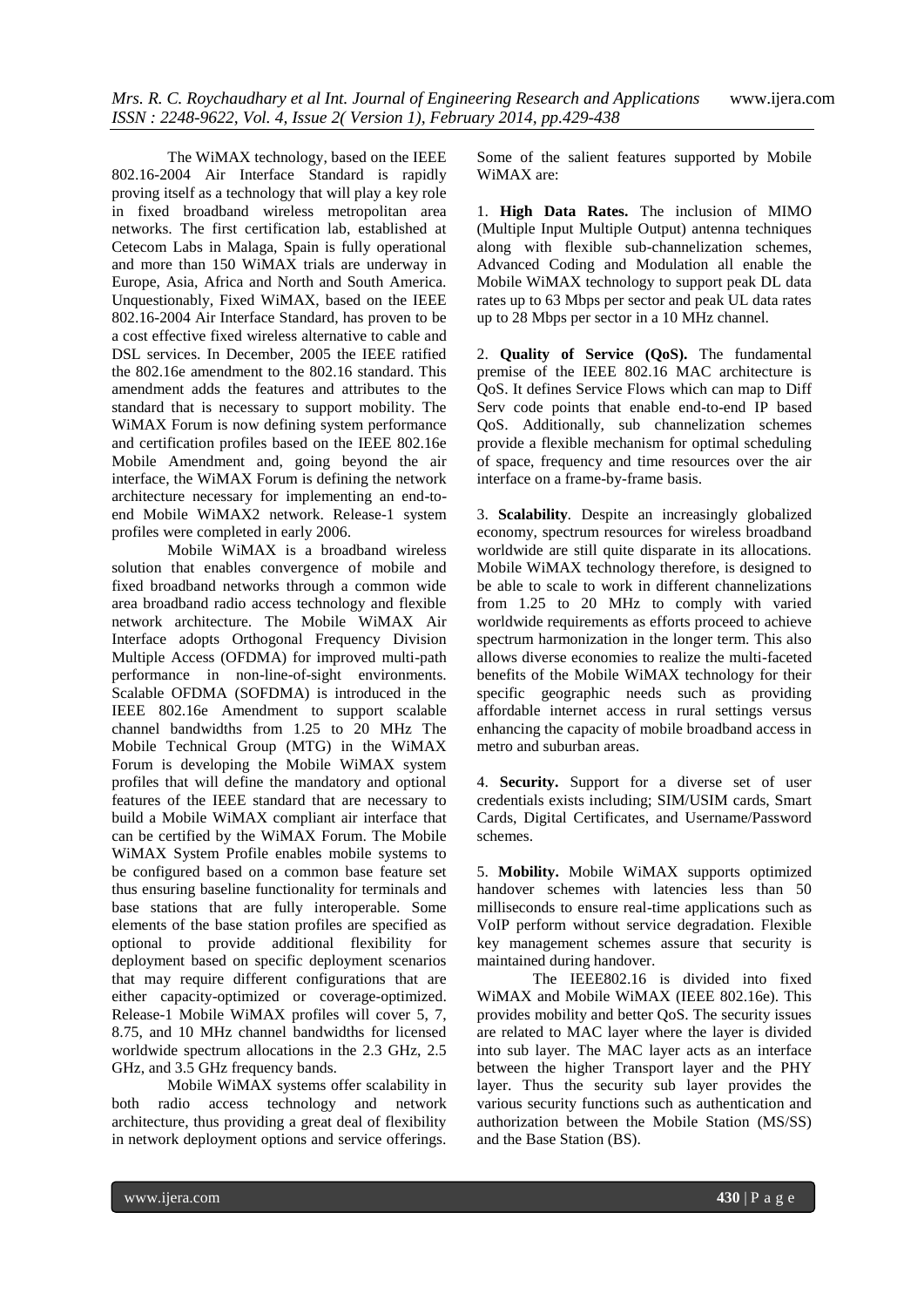Security is considered as a high priority feature that should be satisfied by any network. Mobile WiMAX is considered to be more vulnerable than wired network as the data is transferred openly. Hence the authentication process is addressed in a way to prevent different types of attacks on network users especially in the station's initial network entry phase since sensitive data is exchanged in this phase.

There are two types of certificates proposed by Mobile WiMAX. One for Subscriber Station (SS) and the other is for Manufacturer. There is no provision for Base Station certificate. SS certificate identifies the particular SS based on its MAC address. Generally BS uses the Manufacturer's certificate to validate the SS and identify the device as genuine by using the public key of the Manufacturer's certificate. Similarly, the SS has to protect its private key from the attacker to identify it easily.

Since the BS certificate is not available, hence the only approach to protect the SS from the FORGERY or REPLAY ATTACK is to offer MUTUAL AUTHENTICATION at the initial<br>authentication entry phase. MUTUAL authentication entry phase. MUTUAL AUTHENTICATION is a process in which the client process must prove its identity to the Server and the Server must also proof its identity to the client before the actual traffic begins to flow over the Client/Server connection.

TLS protocol is basically used by EAP framework that allows the authentication protocol to be exchanged between the client and the Authentication Server. Thus EAP defines the rules and regulation for authenticating a user or device using the various methods such as password; digital certificates etc.

## **1.1 WiMAX Security**

Mobile WiMAX supports best in class security features by adopting the best technologies available today. Support exists for mutual device/user authentication, flexible key management protocol, strong traffic encryption, control and management plane message protection and security protocol optimizations for fast handovers. The usage aspects of the security features are:

- **Key Management Protocol.** Privacy and Key Management Protocol Version 2 (PKMv2) is the basis of Mobile WiMAX security as defined in 802.16e. This protocol manages the MAC security using Traffic Encryption Control, Handover Key Exchange and Multicast/Broadcast security messages all are based on this protocol.

- **Device/User Authentication.** Mobile WiMAX supports Device and User Authentication using IETF EAP (Internet Engineering Task Force Extensible Authentication Protocol) by providing support for credentials that are SIM-based, USIM-based or Digital Certificate or User Name/Password-based.

- **Traffic Encryption.** Cipher used techniques for protecting all the user data over the Mobile WiMAX MAC interface. The keys used for driving the cipher are generated from the EAP authentication. A Traffic Encryption State machine that has a periodic key (TEK) refresh mechanism enables sustained transition of keys to further improve protection.

- **Fast Handover Support:** A 3-way Handshake scheme is supported by Mobile WiMAX to optimize the re-authentication mechanisms for supporting fast handovers. This mechanism is also useful to prevent any man-in-the-middle-attacks.

The WiMAX architecture and applications are illustrated in Figure 2.



Fig 2. WiMAX Architecture and Applications

### **II. TLS-based EAP Methods**

TLS-based EAP methods defined in IETF RFCs used in WLAN are EAP-TLS [17], EAPTTLS [9], PEAP [14] and EAP-FAST [5]. All of these EAP types are currently included in the Wi-Fi Alliance Certification program. We mainly focus on the EAP-FAST protocol because of its attracting security features. EAP-TTLS, PEAP and EAP-FAST methods are tunnel-based methods that extend the EAPTLS protocol. Tunnel-based protocols are constructed as combination of two protocols: an outer protocol and an inner protocol. The outer protocol is the TLS handshake protocol [8] which establishes encrypted TLS tunnel to protect the exchange of the inner protocol messages. The inner protocol is usually the weak shared key-based protocol. Weak, legacy protocols are used as an inner protocol because they are already widely deployed and work lightweight. The tunnel-based protocols provide mutual authentication and run in two phases. In the first phase, the outer protocol runs and authenticates the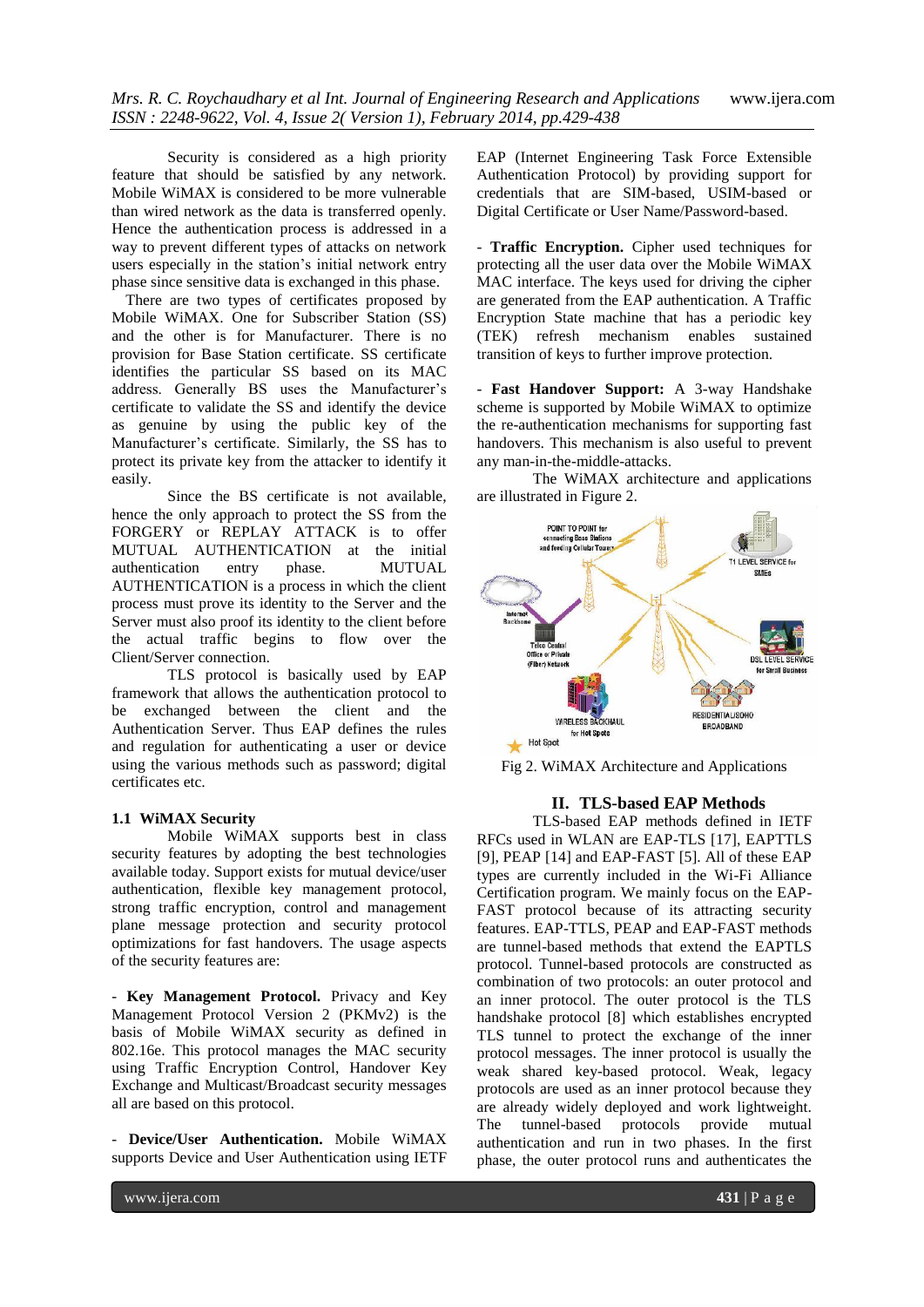server to the peer. The inner protocol is typically used for peer authentication, in the second phase. As a result of successful authentications, both the outer and the inner protocols derive some keys as shown in Fig. 3.



Fig 3. Tunnel based EAP type overview

### **1.1 EAP-TLS:**

EAP-TLS protocol [17] is considered one of the most secure EAP methods available today. It requires both the peer and the server have X.509 certificates for mutual authentication. This means that each client requires a unique digital certificate. It is difficult to manage the certificates in a large enterprise network, since certificates add administrative overhead. Hence, EAP-TLS is rarely deployed. EAP-TLS is best for enterprises that have digital certificates already deployed. Another drawback of EAPTLS is that the peer identity is exchanged in clear. It means, a passive attack can easily obtain the usernames (Fig. 4).



Fig 4. EAP-TLS Authentication

# **1.2 EAP-TTLS**

So far the main drawbacks of EAP-TLS are as follows:

2.2.1 Lack of user identity protection.

2.2.2 Needs client certificate in order to authenticate the client.

EAP is extended from TLS (Transport Layer Security) to TTLS (Tunneled TLS) which is an EAP method where it allows legacy password-based

authentication protocols to be used against existing authentication databases, while protecting the security of these legacy protocols against eavesdropping, man-in-the-middle, and other attacks. Fig 5 shows Architectural diagram of EAP-TTLS





EAP-TTLS works in two phases:

1. TLS Handshake Phase

2. TLS Tunnel Phase

In PPP, EAP is initiated when the access point sends an **EAP Request/ Identity** packet to the client. It responds with an EAP-Response/Identity.

 During the first phase of the negotiation, the TLS handshake protocol is used to authenticate the TTLS server to the client and, optionally, to authenticate the client to the TTLS server, based on public/private key certificates.

This is the 1st phase of EAP-TTLS which is shown in the following figure 6.



# Fig 6. EAP -TTLS Phase I

During the second phase of negotiation, client and TTLS server use the secure TLS record layer channel established by the TLS handshake as a tunnel to exchange information encapsulated in attribute-value pairs, to perform additional functions such as authentication (one way or mutual Authentication), validation of client integrity and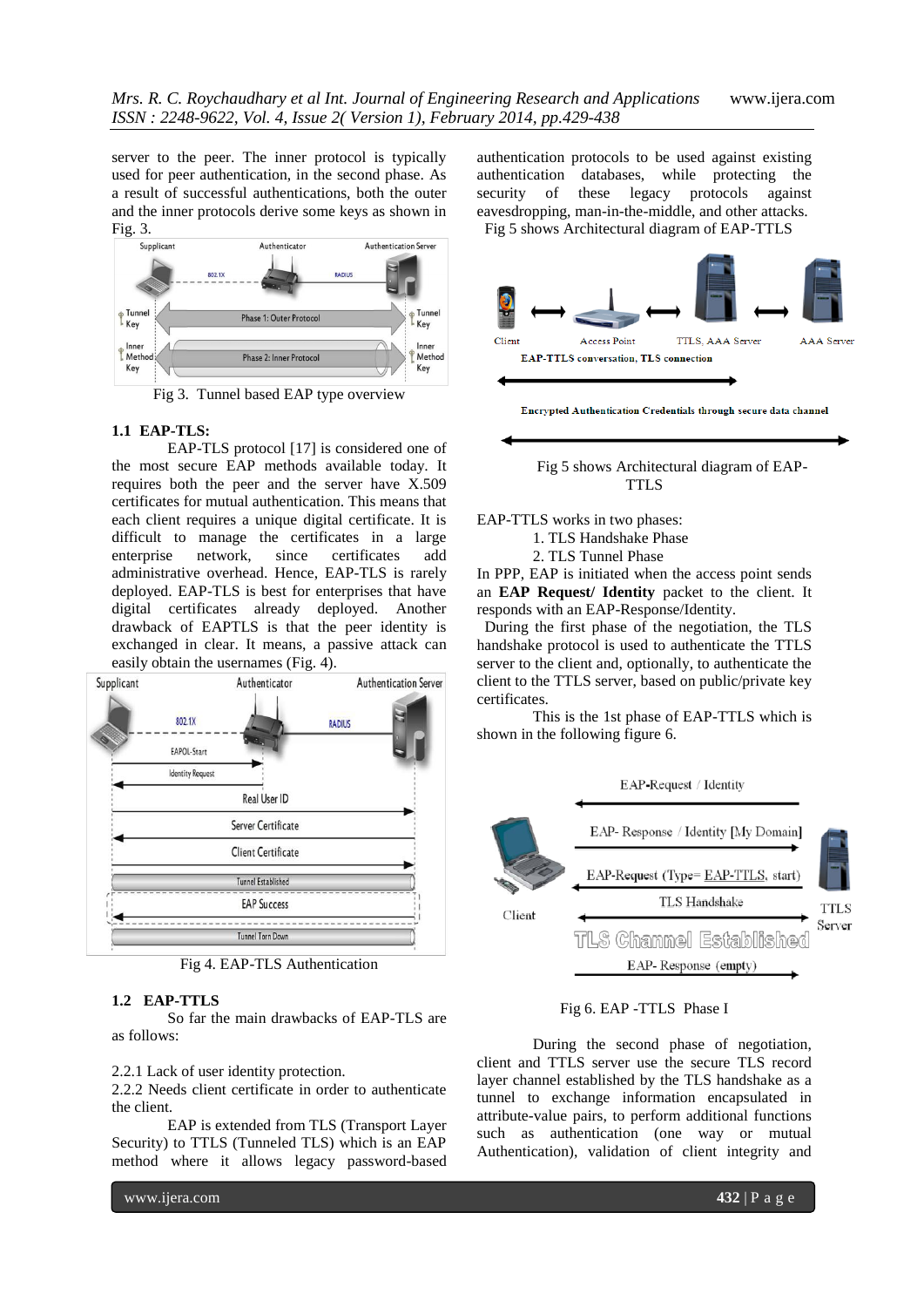configuration, provisioning of information required for data connectivity, etc.

Thus in phase 2, the TLS record layer is used to tunnel information between client and TTLS server to perform any of a number of functions. These might include user authentication, client integrity validation, negotiation of data communication security capabilities, key distribution, communication of accounting information, etc. Information between client and TTLS server is exchanged via attribute value pairs (AVPs) compatible with RADIUS.

This is shown in the figure 7.



Fig7. EAP-TTLS Phase II

Once the TTLS tunnel is created, the MS and AS starts performing the user level authentication. Thus due to the following, EAP-TTLS is required:

- Legacy password protocols must be supported, to allow easy deployment against existing authentication databases.
- Password-based information must not be observable in the communications channel between the client node and a trusted service provider, to protect the user against dictionary attacks.
- The user's identity must not be observable in the communications channel between the client node and a trusted service provider, to protect the user against surveillance, undesired acquisition of marketing information, and the like.
- The authentication process must result in the distribution of shared keying information to the client and access point to permit encryption and validation of the wireless data connection subsequent to authentication, to secure it against eavesdroppers and prevent channel hijacking.
- The authentication mechanism must support roaming among access domains with which the user has no relationship and which will have limited capabilities for routing authentication requests.

#### **2.3 PEAP**

Protected Extensible Authentication Protocol (PEAP) [14] (also called as "EAP inside EAP") is the most common and most widely supported EAP method. PEAP operates in two phases similar to EAP-TTLS. Moreover, PEAP provides the chaining of several EAP methods within tunnel, cryptographic binding of outer and inner methods. PEAP supports only EAP methods within the tunnel. These properties differentiate PEAP from EAP-TTLS



Fig8. EAP PEAP

### **2.4 EAP FAST**

Flexible Authentication via Secure Tunneling Extensible Authentication Protocol [5] provides not only strong security but also convenience and efficiency. Unlike PEAP and EAP-TTLS, EAPFAST uses a Protected Access Credential (PAC) to establish a TLS tunnel instead of X.509 digital certificates. By using shared secrets (PACs) that have strong entropy, EAP-FAST authentication acts more like a session resumption [16], hence the authentication occurs much more faster than PEAP and EAP-TTLS. Use of server certificates is optional in EAP-FAST.

 EAP-FAST consists of three phases: Phase 0 is an optional phase in which the PAC can be provisioned manually or dynamically (Fig. 9). This phase may be skipped when the peer has appropriate PACs. Typically, PAC provisioning is only done once to set up the PAC secret between the server and client and all subsequent EAP-FAST sessions skip "Phase 0". Phase0 is independent of other phases.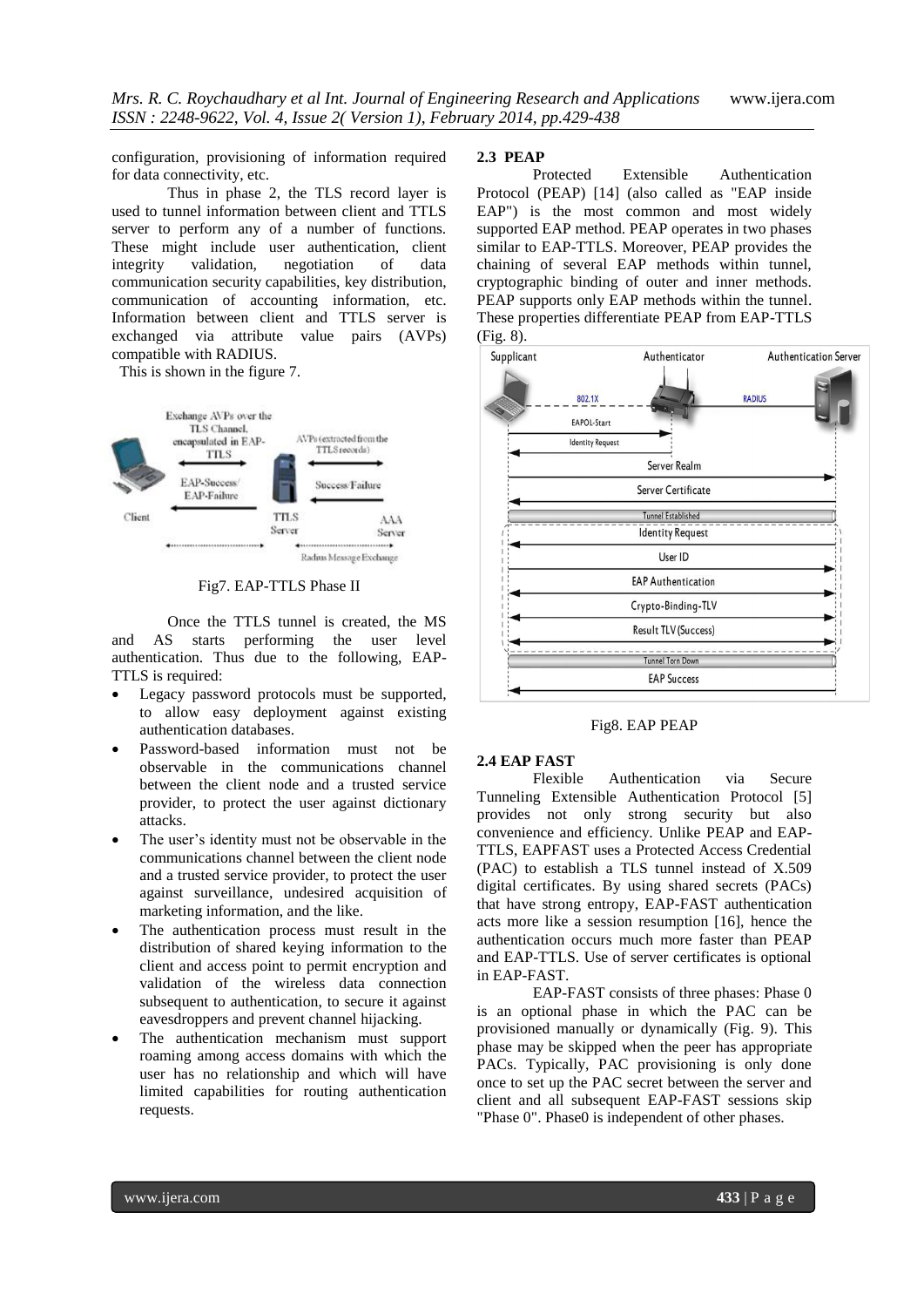

Fig9. EAP-FAST Authentication Phases

In Phase 1, the client and the server uses the PAC to establish TLS tunnel. In Phase 2, the client credentials are exchanged inside the encrypted tunnel (Fig. 10).



Fig10. EAP-FAST Authentication

### 2.3.1. PAC Types

Tunnel PAC [6] is used to establish an authenticated and encrypted tunnel between the peer and the server. The Tunnel PAC consists of PAC-Key, PAC-Opaque and PAC-Info. PAC-Key is a shared secret key that will be used within generation of Tunnel key. PAC-Opaque is the protected data that cannot be interpreted by the peer. Only the server can decrypt it. PAC-Info contains useful information such as the PAC issuer identity, peer identity, PAC-Key lifetime, PAC-type (Fig. 11).



Fig11. An Example of Tunnel PAC

Machine Authentication PAC [6] contains PAC-Opaque that is used in identification of the machine. This PAC can be provisioned during the authentication of a user and can also be used in establishing a secure tunnel. User Authorization PAC [6] is also PAC-Opaque that holds user identity information. When this PAC is presented in phase 2, inner authentication process may be skipped.

#### **2.5 MiTM on tunnel-based EAP methods**



Fig12. MiTM in Tunnel based EAPs [11]

[4] Describes the vulnerability of tunnelbased EAP methods to man-in-the-middle (MiTM) attack. In this attack an adversary, acting as a peer, initiates a tunnel based EAP method with the server. The adversary executes a tunnel protocol with the server in which the server authenticates to the adversary. As a result of a successful tunnel protocol execution, both the adversary and the server obtain tunnel key (TK).

The server then initiates an inner authentication method inside the protected tunnel. The adversary, acting as a server, initiates a parallel session with a peer using the same authentication method outside the tunnel. The adversary then replays the peer's response into the tunnel, making the authentication server believe that the messages are coming from the other end of the tunnel. Thus, the inner authentication method, and the tunnel-based EAP method are executed successfully, and both the adversary and the server subsequently share the established Master Session Key (MSK) (Fig. 12) [11].

EAP-TTLS [9] is vulnerable to such an attack. Since, peer can optionally authenticate itself to the server using its certificates, then it can only prevent MiTM by providing mutual authentication using certificates in phase 1. In this situation, EAP-TTLS acts like EAP-TLS. PEAP [14] protects from such MiTM by cryptographically binding tunnel key that is created during tunnel establishment with inner authentication method key. It is important to note that if weak authentication methods which do not provide mutual authentication, are used within the tunnel and thus do not derive keys, PEAP will also be vulnerable to MiTM.

www.ijera.com **434** | P a g e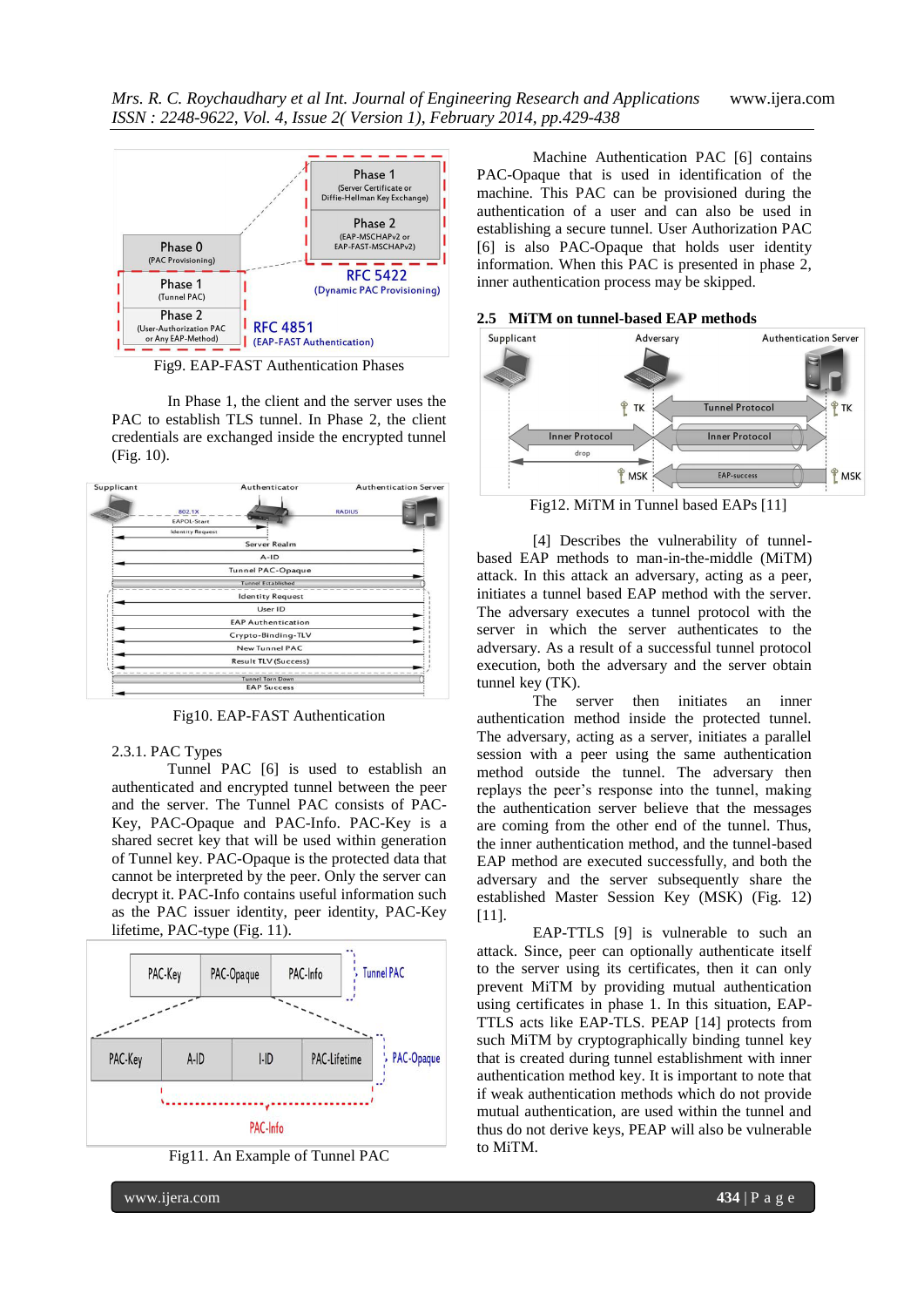EAP-FAST [5] provides protection from a fore mentioned MiTM attack in two ways:

1. By using the PAC-Key: In phase 1, the tunnel PAC is not only used for server authentication but also server can authenticate peer through information found in tunnel PAC. Thus, mutually authentication mitigates the MiTM attack described above.

2. By crypto-binding the outer authentication protocols with inner authentication protocols through derived keys from both authentication methods. Crypto binding assures that the outer authentication and inner authentication is occurred between the same peer and the server.

#### **III. Proposed Approach**

The Mutual Authentication mechanism using **EAP-FAST** can implemented in **NS-3 environment installed on Fedora Operating System in VMware Workstation** and is divided into various **modules** as follows:

3.1 **"Creation of Wireless Environment and performing PING procedure Module"** to create a Wireless Scenario and to perform the verification of hosts before the successful data transfer takes place and granting the authentication between the Mobile Station (MS) and Authentication Server (AS).

3.2 **"EAP-TTLS mechanism"** to create nested tunnel between Mobile Station (MS) and AAA Server.

3.3 "**EAP-FAST Authentication mechanism"**  divided into the following modules:

3.2.1 Phase I: Tunnel PAC Usage [5, 16]

3.2.2 Phase II: EAP-MSCHAPv2 [13]

3.2.3 Phase III: User Authorization PAC Usage [6]

AVISPA model checker [3] can be used that automatically validates and analyzes formal models of security sensitive protocols. Its good expressive form and ease-of-use are the attractive features of the tool.

AVISPA couldn't find attacks against a fore mentioned authentication combinations. When the secure TLS tunnel is established using Tunnel PAC, to avoid aforementioned MiTM attack, it is not necessary to use EAP methods that derive keys. Since the tunnel is established by mutually authenticating the peer and the server using Tunnel PAC.

User Authorization PAC does not include PAC-Key. Thus it should be bounded to Tunnel PAC. We bounded it with Tunnel PAC by inserting the message digest of the Tunnel PAC into the User Authorization PAC. Also EAP-FAST dynamic provisioning modes [6] are analyzed:

1. Server-authenticated provisioning. Phase 1: Server Certificates Phase 2: EAP-MSCHAPv2 [13]

2. Server-unauthenticated provisioning (Fig. 8). Phase 1: Diffie-Hellman key exchange [8] Phase 2: EAP-FAST-MSCHAPv2 [6]

Hence, the proposed work can be implemented in NS-2.3.4.

3.1 "Creation of Wireless Environment and

performing PING procedure Module" and Result:

Before starting the project, it is necessary to create a Wireless Scenario. Hence the first Module deals with "Creation of Wireless Environment and performing PING procedure Module".

The PING procedure is for the verification of the Hosts who are in the procedure to exchange the User Level Authentication procedure or to perform successful data transfer. The PING procedure is generally executed before granting Authentication between the Mobile Station (MS) and the Authentication Server (AS). It is used to check the device availability. Following Fig. 13 shows the simulation result.



# **3.2 "EAP TTLS mechanism" module and Result:**

In the EAP-TTLS Module, TTLS server is acting as an interface between Mobile Station (MS) and AAA Server. Thus when MS sends a Request packet for the AAA server, then first the packet 1 is send to the TTLS server for authenticating the client that is a valid user for communicating with the AAA server.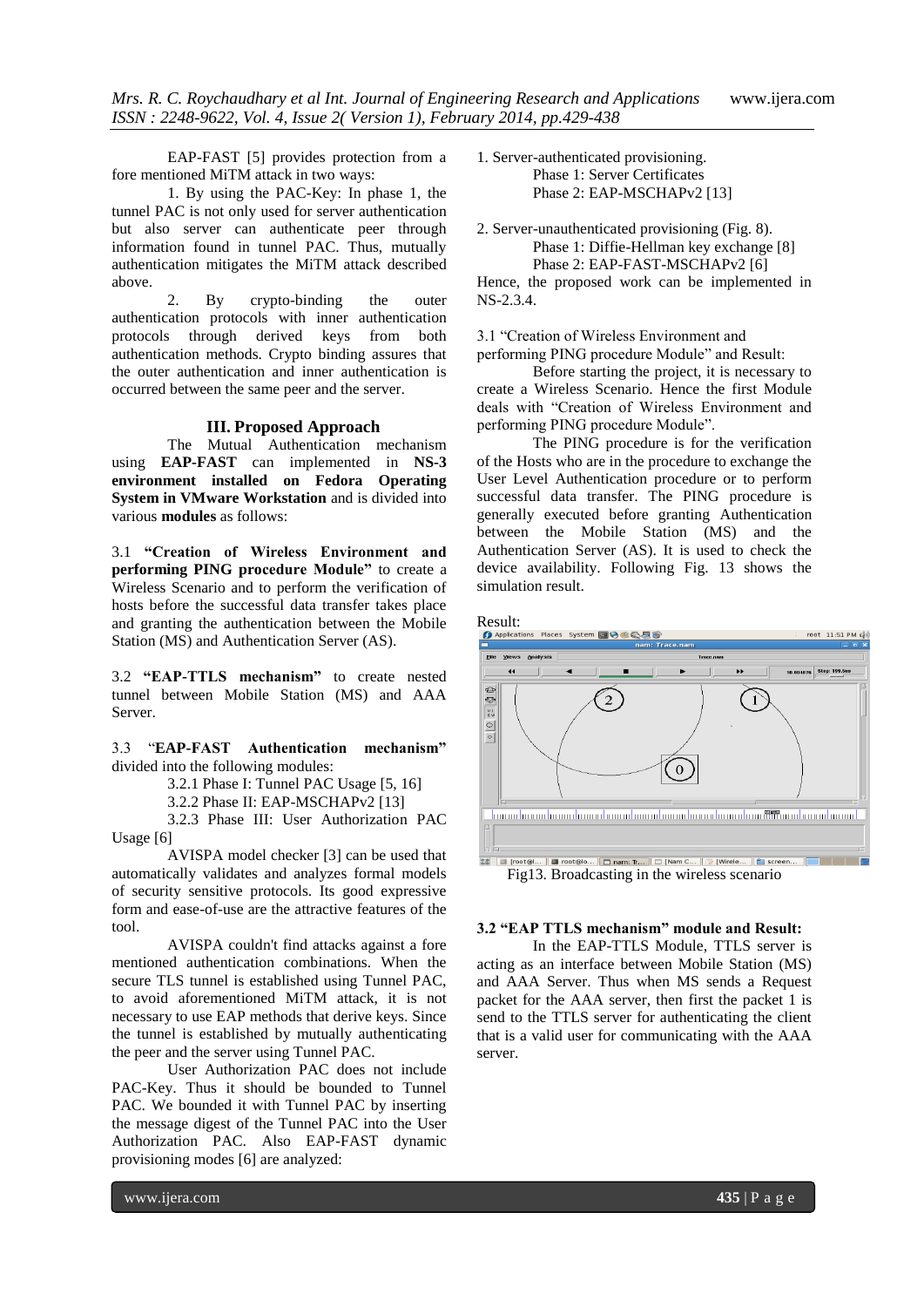

Fig14. EAP-TTLS Module Design

When total two packets are forwarded, then the first TTLS Tunnel is created between MS and AAA server. Similarly, when total 4 packets are transferred between MS and AAA server, then a second TTLS Tunnel is created. This is shown in Fig. 14. Following figure 15 shows the EAP-TTLS output.

### Result:

| File Edit View Terminal Tabs Help                                                                 |                      |
|---------------------------------------------------------------------------------------------------|----------------------|
|                                                                                                   | $\blacksquare$       |
| [root@localhost TTLS]# ns sending.tcl                                                             |                      |
| num nodes is set 40                                                                               |                      |
| INITIALIZE THE LIST xListHead                                                                     |                      |
| channel.cc:sendUp - Calc highestAntennaZ and distCST                                              |                      |
| highestAntennaZ = $1.5$ , distCST = $550.0$                                                       |                      |
| SORTING LISTS  DONE!                                                                              |                      |
| TTLS:Sending packet normally, with data=4321                                                      |                      |
| My sendtime is:20                                                                                 |                      |
| TTLS:Second Tunnel not formed yet, so waiting for the tunnel to form, Receiving packets normally  |                      |
| Throughput is:100                                                                                 |                      |
| a is:1                                                                                            |                      |
| $h$ is:1                                                                                          |                      |
| Agent 11 receives packet with prev value 4321 and modified value 4331 from Agent 0                |                      |
| I 11 received packet at:20.0008                                                                   |                      |
| Delay is: 0.000796909                                                                             |                      |
| TTLS: Formed the First Tunnel, as two round trip packets have been received                       |                      |
| TTLS: Second Tunnel not formed yet, so waiting for the tunnel to form, Receiving packets normally |                      |
| Throughput is:100                                                                                 |                      |
| a is:1                                                                                            |                      |
| $b$ is:1                                                                                          |                      |
| Agent 12 receives packet with prev value 4331 and modified value 4341 from Agent 11               |                      |
| I 12 received packet at:20.0012                                                                   |                      |
| Delay is: 0.000398288                                                                             |                      |
| TTLS: Second Tunnel not formed yet, so waiting for the tunnel to form, Receiving packets normally |                      |
| Throughput is:100                                                                                 |                      |
| a is:1                                                                                            |                      |
| $b$ is:1                                                                                          |                      |
| Agent 13 receives packet with prev value 4341 and modified value 4351 from Agent 12               |                      |
| I 13 received packet at:20.0016                                                                   |                      |
| Delay is: 0.000397866                                                                             |                      |
| TTLS: Second Tunnel has been formed, now receiving the packet normally                            |                      |
| TTLS: Now all packets would be passed through the secured tunnel                                  |                      |
| TTLS:Sending packets through a secure tunnel now                                                  |                      |
|                                                                                                   | $\blacktriangledown$ |
| Fig15. EAP-TTLS.cc output in NS2                                                                  |                      |

3.3 "EAP-FAST Authentication mechanism" module and Result:

This module consists of the following Client and Server notations for User Authorization PAC as shown in Fig 16:





Following Fig17 shows the simulation scenario  $\Theta$  Applications Places System and  $\Theta$  and  $\Theta$ 



Fig17. Simulation scenario for EAP-FAST mechanism.

EAP-FAST Authentication mechanism requires the creation of tunnel. Hence EAP-TTLS is used to create the tunnel.

#### **IV. Future Scope**

This paper is focused on providing an enhanced authentication mechanism rather than the standard WiMAX authentication mechanism where both the MS and BS/AS authenticate each other based on their protocol architecture..

 Since there are so many authentication protocols such as EAP-PSK, EAP-IKEv2 and EAP-SIM etc. in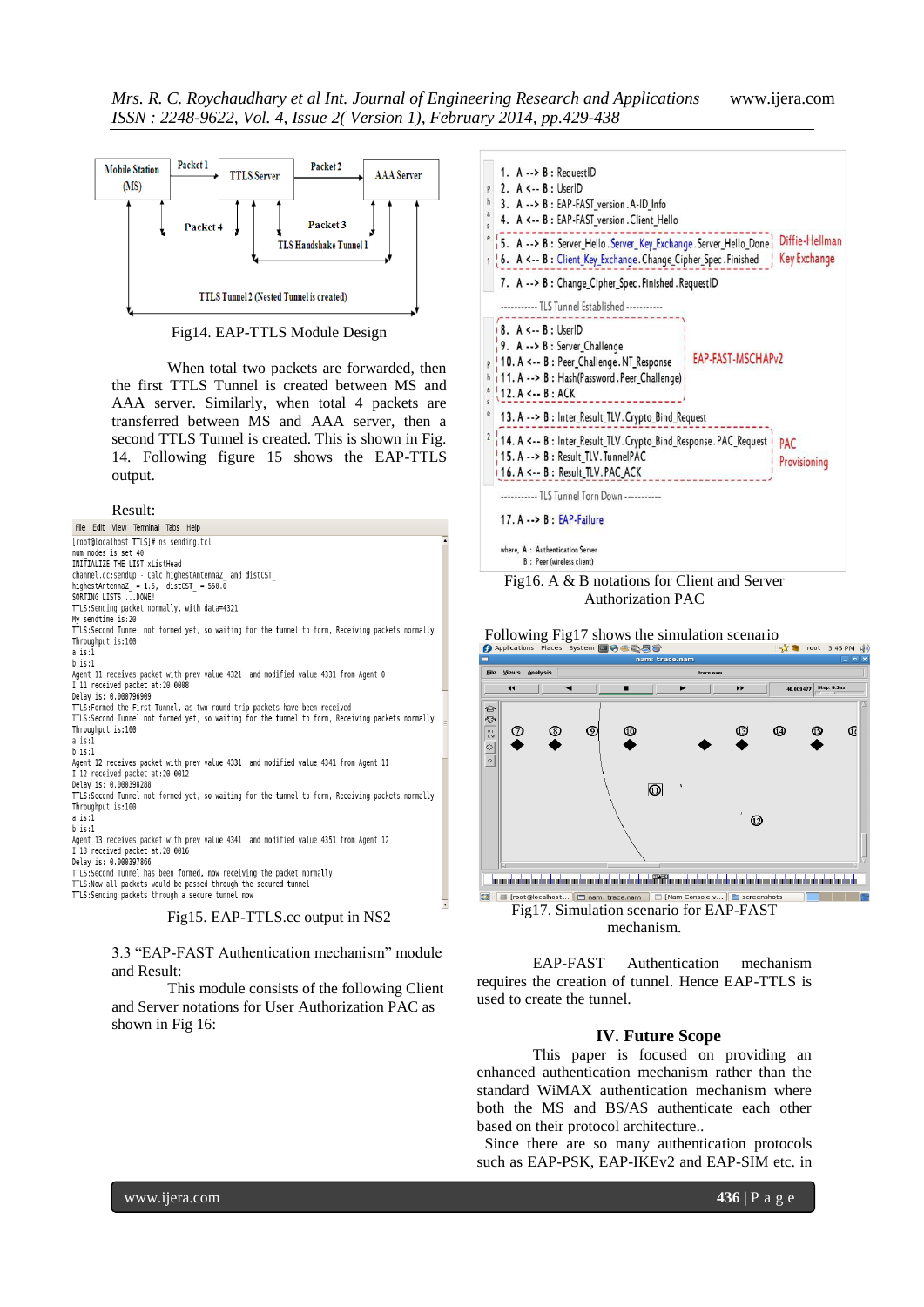future we will investigate the use of with the mentioned protocols.

 Users of EAP-FAST are strongly encouraged to adopt this extension. This can improve the performance but can extend the complexity of implementation and as well as the time to implement.

 Our future implementation will consider improving the security level and as well as to improve the performance by keeping the lowest authentication latency to use Mobile WiMAX network facilities efficiently.

## **V. Conclusion**

Since, manually deploying PACs is not efficient, PACs are typically deployed dynamically. Server-unauthenticated provisioning mode of dynamic PAC deployment doesn't need certificates for PAC distribution. Moreover, this mode is also highly vulnerable to offline-dictionary attack. EAP-FAST protocol can be SAFE in spite of authentication service when, PAC is provisioned in server-authenticated provisioning mode. It means, EAP-FAST is still dependent on at least server-side certificate to provision the wireless clients with valid (and unique) PACs. Note that, EAP-FAST requires the server certificate only once in the beginning (when the user has not valid PAC) and all subsequent EAPFAST sessions skip the PAC provisioning. It makes EAP-FAST faster than other certificate based EAP methods. Thus, EAP-FAST can be the best alternative authentication method in environments where certificate based methods is already deployed. Furthermore, there is available an EAP-FAST version 2 as an Internet draft [20] which provides an additional security property known as channel binding.

#### **References**

- [1] Aboba B, Calhoun P. RADIUS (Remote Authentication Dial In User Service) Support For Extensible Authentication Protocol (EAP). *IETF; 2003. [http://tools.ietf.](http://tools.ietf/) org/pdf/rfc3579.pdf [06/10/2011]*
- [2] Aboba B, Blunk L, Vollbrecht J, Carlson J, Levkowetz H.Extensible Authentication Protocol (EAP). *IETF; 2004. [http://tools.ietf.](http://tools.ietf/) org/pdf/rfc3748.pdf [11/20/2010]*
- [3] Armando A, Basin D, Boichut Y, Chevalier Y, Compagna L, Cuellar J, Drielsma PH, Heam PC, Kouchnarenko O, Mantovani J, Modersheim S, von Oheimb D, Rusinowitch M, Santiago J, Turuani M, Vigano L, Vigneron L. The AVISPA tool for the automated validation of Internet security protocols and Applications. In: Etessami K,

Rajamani SK, editors. *17th International Conference on Computer Aided Verification, CAV 2005; LNCS 3576 of Lecture Notes in Computer Science; 2005. p. 281–285. Springer.*

- [4] Asokan N, Niemi V, Nyberg K. *Man-inthemiddle in tunneled authentication protocols*. *IACR ePrint Archive Report 2002/163.*
- [5] Cam-Winget N, McGrew D, Salowey J, Zhou H. *The Flexible Authentication via Secure Tunneling Extensible Authentication Protocol Method (EAP-FAST). IETF; 2007. <http://tools.ietf.org/pdf/rfc4851.pdf> [02/08/2011]*
- [6] Cam-Winget N, McGrew D, Salowey J, Zhou H. Dynamic Provisioning Using Flexible Authentication via Secure Tunneling Extensible Authentication Protocol (EAP-FAST). *IETF; 2009. <http://tools.ietf.org/pdf/rfc5422.pdf> [02/08/2011]*
- [7] Coleman DD, Westcott DA, Harkins B, Jackman S. CWSP: certified wireless security professional official study guide. Indiana: Wiley Publishing; 2010.
- [8] Dierks T, Rescorla E. The Transport Layer Security (TLS) Protocol Version1.2. *IETF; 2008. <http://tools.ietf.org/pdf/rfc5246.pdf> [02/08/2011]*
- [9] Funk P, Blake-Wilson S. Extensible Authentication Protocol Tunneled Transport Layer Security Authenticated Protocol Version 0 (EAP-TTLSv0). *IETF;2008. <http://tools.ietf.org/pdf/rfc5281.pdf> [12/11/2010]*
- [10] Geier J. Implementing 802.1X *security solutions for wired and wireless networks. Indiana: Wiley Publishing; 2008.*
- [11] Hoeper K, Chen L. Recommendation for EAP Methods Used in *Wireless Network Access Authentication. NIST Special Publication 800-120; 2009 [http://csrc.nist.gov/publications/nistpubs/80](http://csrc.nist.gov/publications/nistpubs/800) [0](http://csrc.nist.gov/publications/nistpubs/800) -120/sp800-120.pdf [03/10/2011]*
- [12] IEEE Std. 802.1X-2004. Local and Metropolitan Area Networks: Port-Based Network Access Control. IEEE; 2004.*http://ieeexplore.ieee.org/iel5/9828/30 983/01438730.pdf [12/11/2010*
- [13] MS-CHAP: Extensible Authentication Protocol Method for Microsoft Challenge Handshake Authentication Protocol (CHAP) Specification. Microsoft Corporation 2011. *[http://msdn2.microsoft.com/enus/library/c](http://msdn2.microsoft.com/enus/library/)c2 24612.aspx[05/20/2011]*